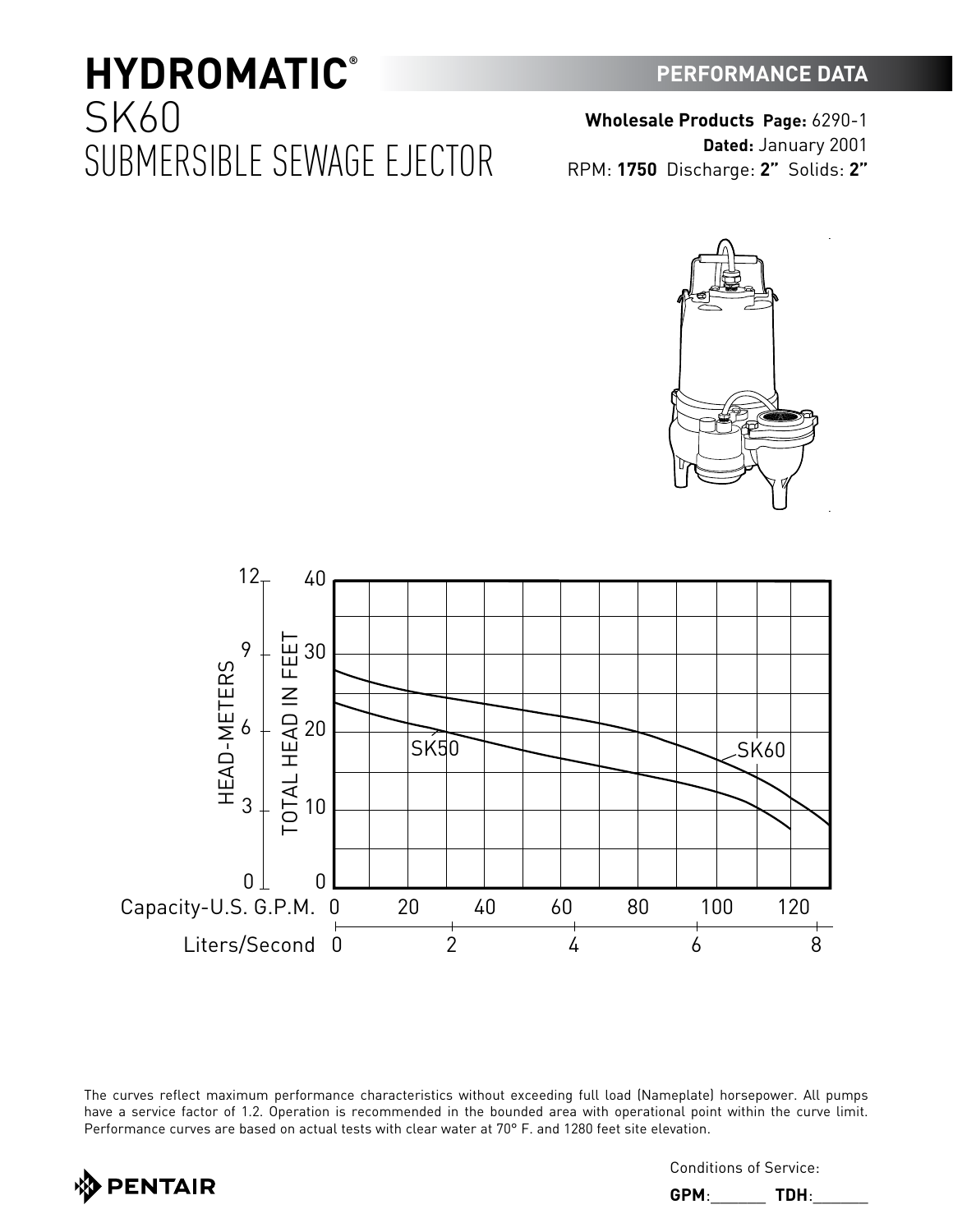**Wholesale Products Page:** 6290-2 **Dated:** January 2001



All dimensions in inches. Metric for international use. Component dimensions may vary ± 1/8 inch. Dimensional data not for construction purpose unless certified. Dimensions and weights are approximate. On/Off level adjustable. We reserve the right to make revisions to our product (s) and the product (s) specifications without notice.

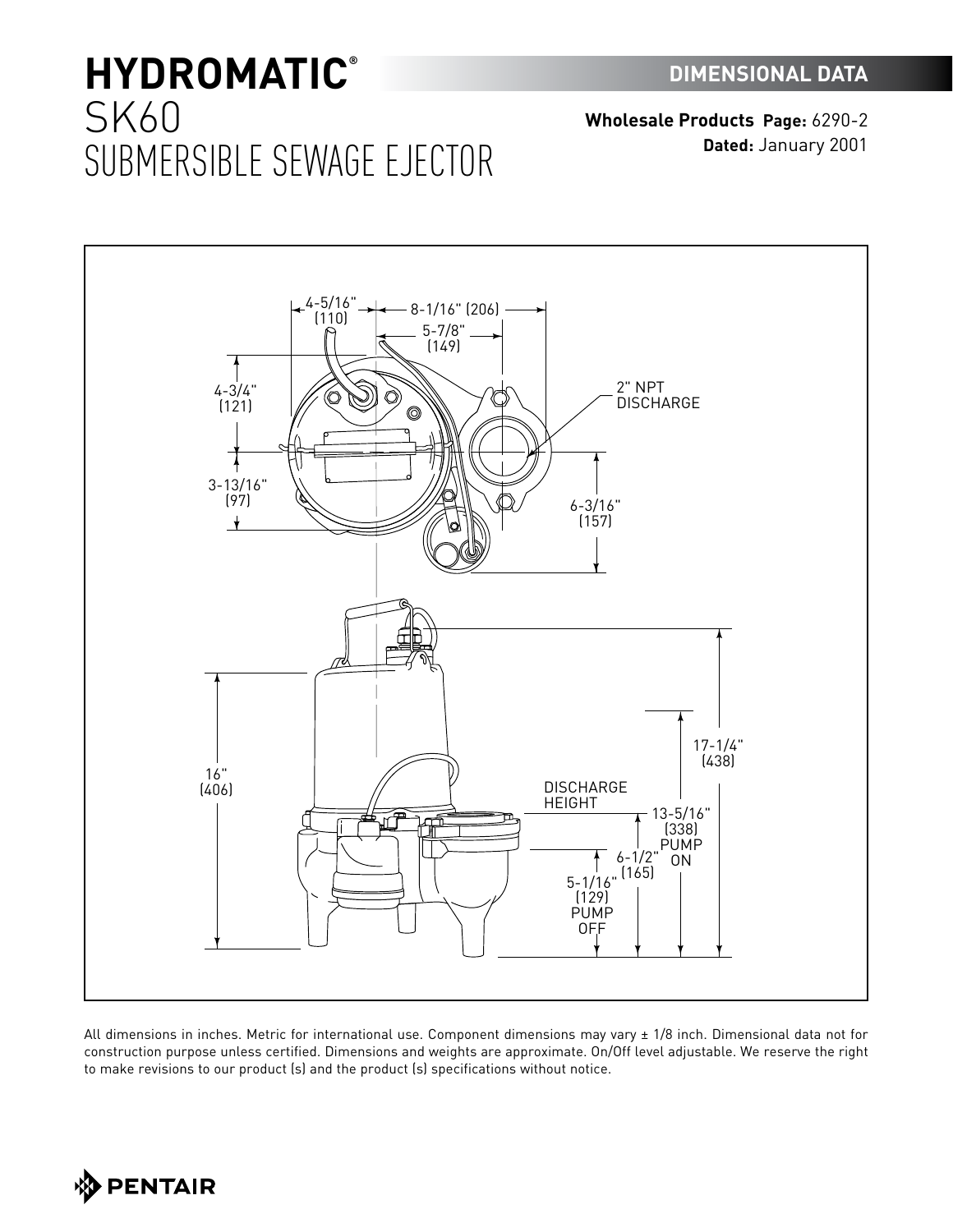**Wholesale Products Page:** 6290-3 **Dated:** January 2001

### **MODEL: SK50**

| R.P.M.                    | 1750                                             |
|---------------------------|--------------------------------------------------|
| I MOTOR TYPE              | OIL FILLED WITH AUTOMATIC RESET THERMAL OVERLOAD |
| <b>I MOTOR PROTECTION</b> | AUTOMATIC RESET / THERMAL OVERLOAD               |

| <b>HP</b> | <b>VOLTAGE</b> | <b>PHASE</b> | <b>NEC CODE</b> | <b>SERVICE FACTOR</b> | <b>FULL LOAD AMPS</b> |
|-----------|----------------|--------------|-----------------|-----------------------|-----------------------|
| 6/10      | 115            |              |                 |                       | 12                    |
|           | 200            |              |                 |                       | 6.9                   |
|           | 230            |              |                 |                       | 6.0                   |
|           | 200            | 3            |                 |                       | 2.9                   |
|           | 230            |              |                 |                       | 2.5                   |
|           | 460            |              |                 |                       | 1.3                   |
|           | 575            |              |                 |                       | 1.04                  |



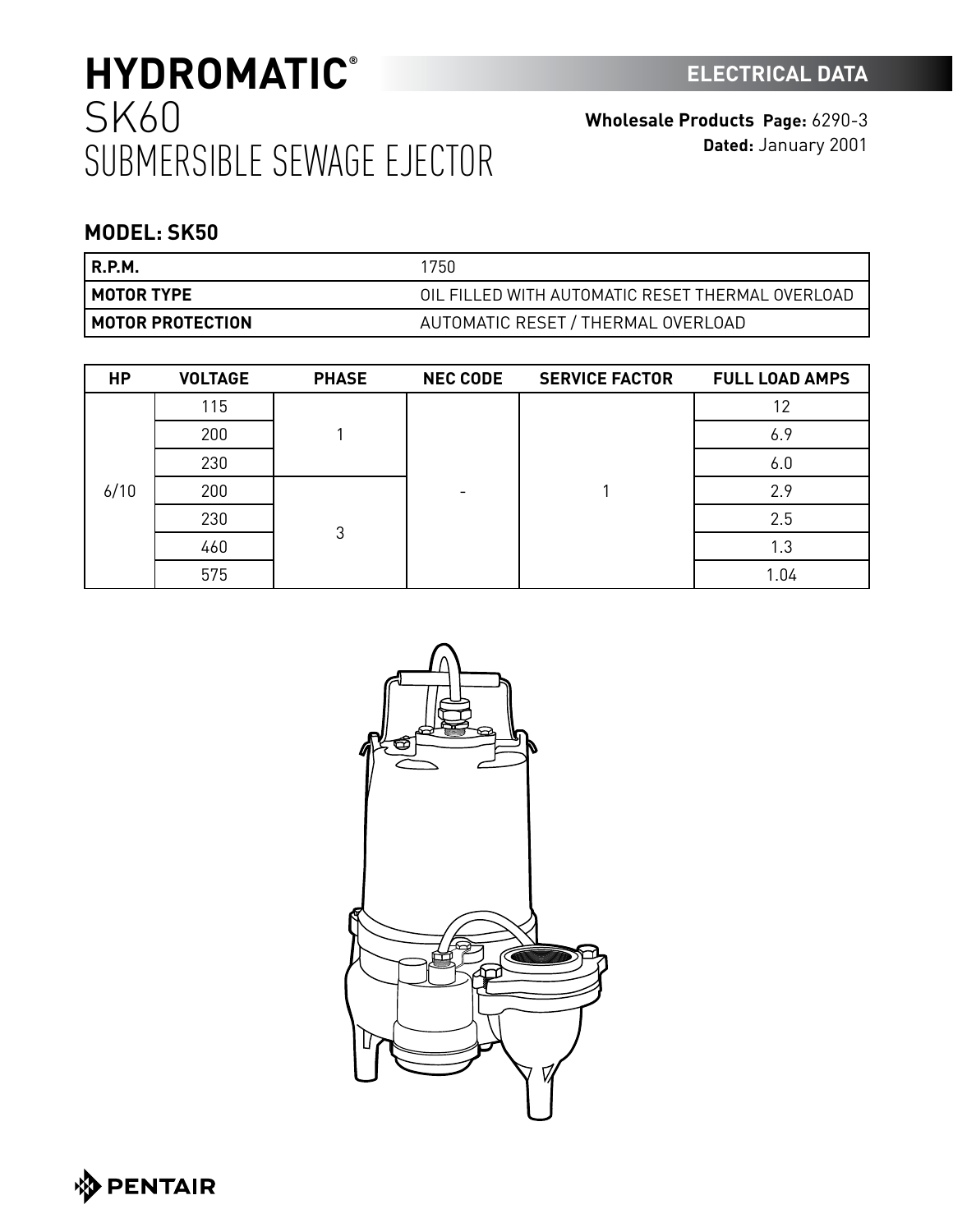**Wholesale Products Page:** 6290-4 **Dated:** January 2001

### **MODEL: SK50**

### **Physical Data**

| <b>DISCHARGE SIZE</b> | 2" NPT (STANDARD), 3" NPT (OPTIONAL)                                                |
|-----------------------|-------------------------------------------------------------------------------------|
| SOLIDS SIZE           | ን"                                                                                  |
| <b>IMPELLER TYPE</b>  | NON CLOG                                                                            |
| CABLE LENGTH          | 10' STANDARD<br>20' OPTIONAL                                                        |
| <b>PAINT</b>          | PAINTED AFTER ASSEMBLY. DARK GREEN. WATER REDUCIBLE ENAMEL.<br>ONE COAT, AIR DRIED. |

### **Temperature**

| MAXIMUM LIQUID  | $140^{\circ}$ F          |
|-----------------|--------------------------|
| MAXIMUM STATOR  | $\overline{\phantom{0}}$ |
| OIL FLASH POINT | $\overline{\phantom{0}}$ |

### **Technical Data**

| POWER CORD TYPE                                        |                 | STW-A               |
|--------------------------------------------------------|-----------------|---------------------|
| 50 <sup>2</sup><br>C)<br><b>MATERIALS</b><br>CONSTRUCT | MOTOR HOUSING   | <b>CAST IRON</b>    |
|                                                        | CASING          | <b>CAST IRON</b>    |
|                                                        | <b>IMPELLER</b> | <b>CAST IRON</b>    |
|                                                        | MOTOR SHAFT     | 416 STAINLESS STEEL |
|                                                        | HARDWARE        | STAINLESS STEEL     |
|                                                        | "O" RINGS       | <b>BUNA-N</b>       |
| MECHANICAL SEALS                                       |                 |                     |
|                                                        | Standard:       | CARBON / CERAMIC    |
| <b>UPPER BEARING</b>                                   |                 | SINGLE ROW-BALL     |
| LOWER BEARING                                          |                 | SINGLE ROW-BALL     |

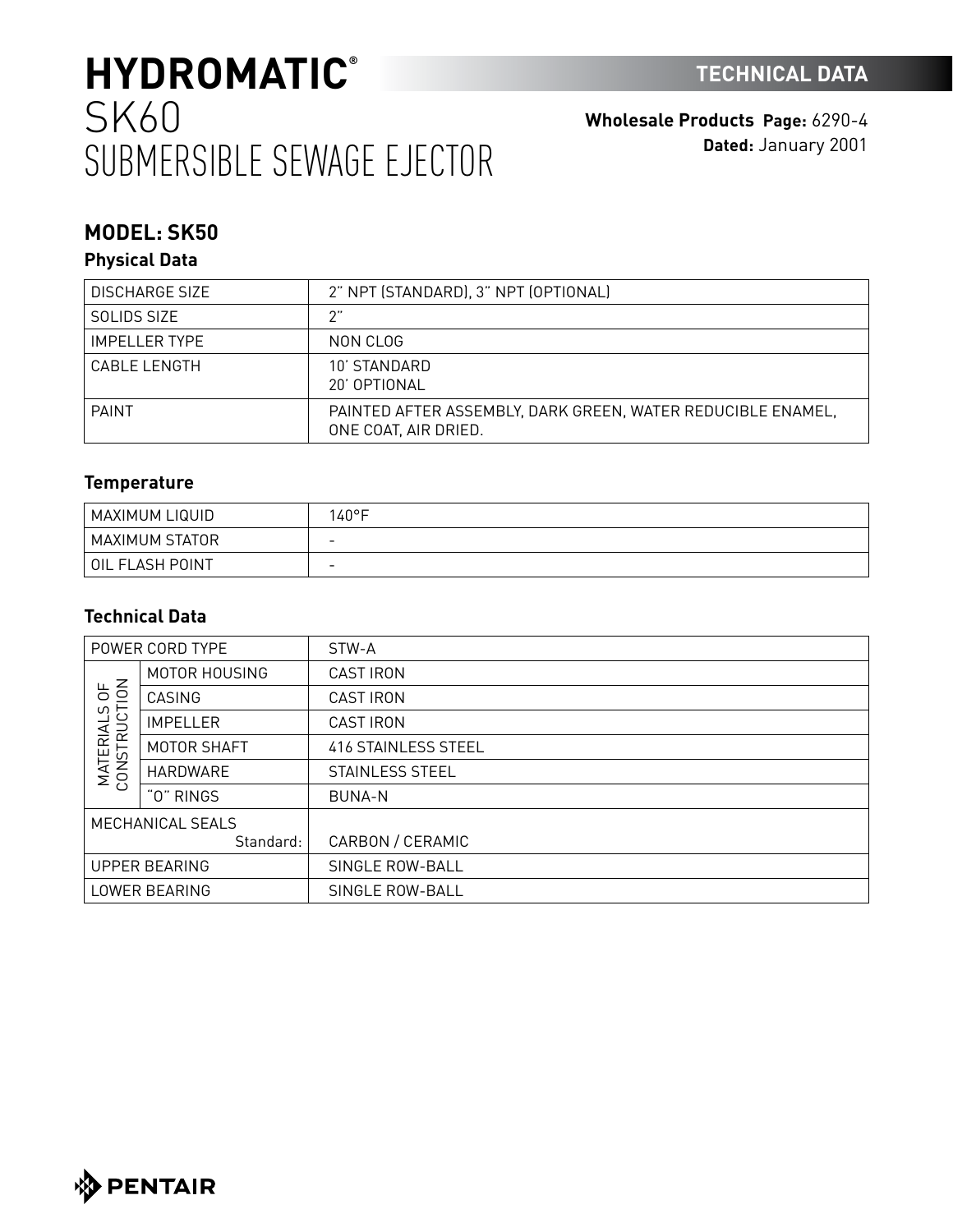**Wholesale Products Page:** 6290-5 **Dated:** January 2001

### **MODEL: SK50**

#### 1.01 **GENERAL**

Contractor shall furnish all labor, materials, equipment and incidentals required to provide \_\_\_\_\_\_\_\_\_\_ (Qty.) submersible centrifugal sewage ejector pump(s) as specified herein. The pump model covered in this specification is the SK60. The pump furnished for this application shall be MODEL and the MODEL manufactured by Hydromatic Pumps.

#### 2.01 **DESIGN CONDITIONS**

Each pump shall be rated \_\_\_\_\_\_\_\_\_\_H.P., \_\_\_\_\_\_\_\_\_ volts, \_\_\_\_\_\_\_\_\_\_ phase, \_\_\_\_\_\_\_\_\_ hertz and operate at RPM.

#### 3.01 **OPERATING CONDITIONS**

The pump shall deliver \_\_\_\_\_\_\_\_\_\_ U.S. GPM/LPS at feet/meters TDH, and handle a \_\_\_\_\_\_\_\_\_ inch solid. The curve submitted for approval shall state, in addition to head and capacity performance, solid handling capability, amp rating, and design impeller diameter.

#### 4.01 **CONSTRUCTION**

Each pump shall be of the sealed submersible type, incorporating features normally found in pumps furnished for the residential market.

These features include:

- 1. The pump volute, motor, and seal housing shall be high quality gray cast iron, ASTM A-48, Class 30.
- 2. The pump inlet shall be open and clear, without screening to provide access for sewage and solids.
- 3. All external mating parts shall be machined and Buna N, O-Ring sealed.
- 4. All fasteners exposed to the pumped liquid shall be 300 series stainless steel.
- 5. All power cords shall be water resistant UL or CSA approved, with double insulation, and sized as a function of Amp. draw.

#### 5.01 **MOTOR AND SHAFT**

The stator, rotor and bearings shall be mounted in a sealed submersible type housing. Single phase motors shall be split phase or capacitor start with centrifugal switch. Three phase motors shall be Polyphase. Full Load and Locked Rotor Amps as well as Start and Run winding resistance shall be tabulated for each pump.

#### 6.01 **BEARINGS, SHAFT AND MECHANICAL SEAL**

An upper bushing bearing and lower thrust bearing shall be required. The upper bearing shall be brass while the lower bearing is a heavy duty single row ball. They are both permanently and continuously lubricated and cooled by the dielectric oil which fills the motor housing. The motor shaft shall be stainless steel and sealed from the pumped liquid with a carbon ceramic mechanical seal.